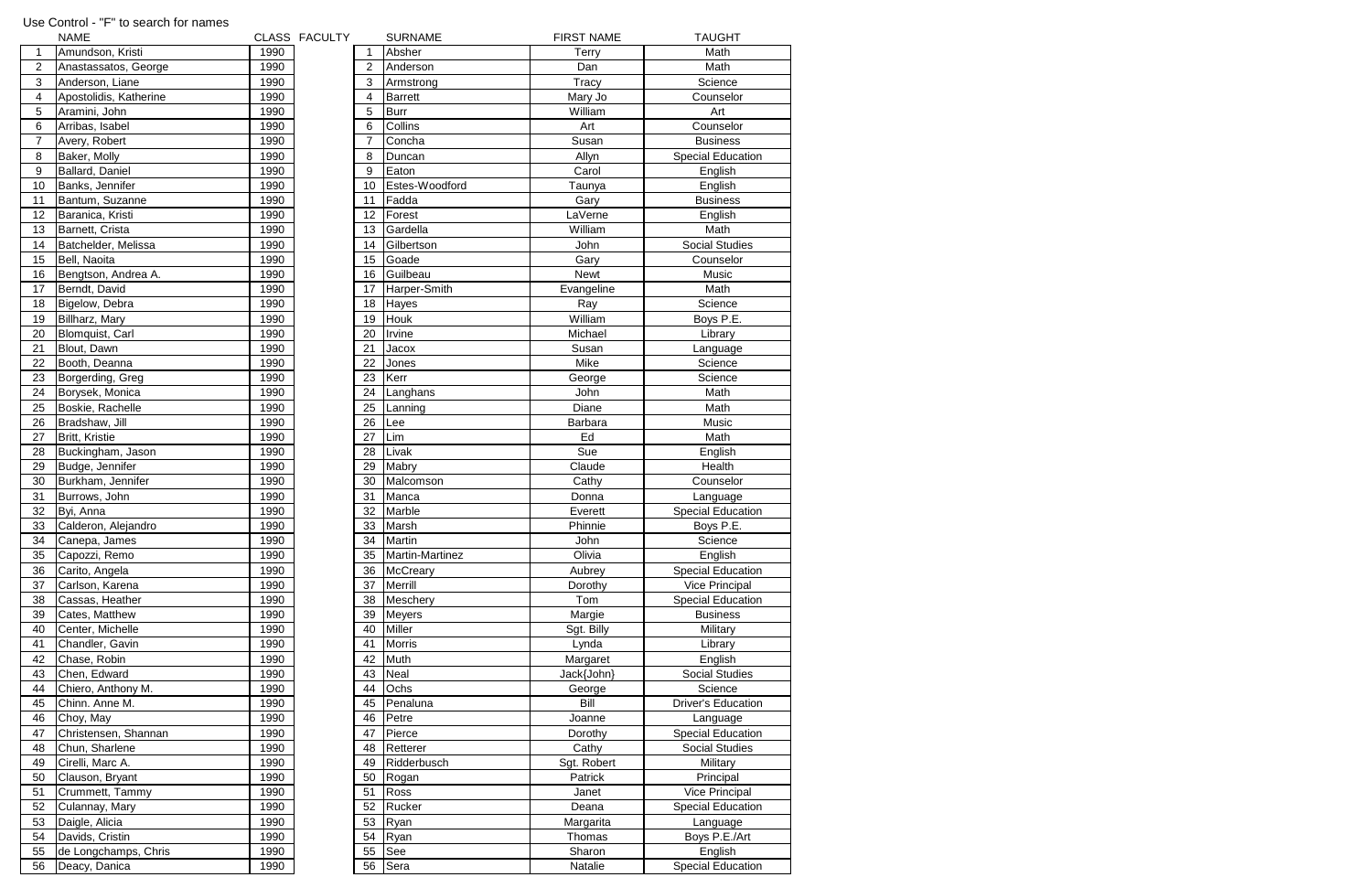|    | 57 DeKay, Peter          | 1990 | 57 | Slagle       | Mike      | Science               |
|----|--------------------------|------|----|--------------|-----------|-----------------------|
| 58 | Detar, Edward            | 1990 | 58 | Smithwick    | Shelly    | Music                 |
| 59 | Dicicco, Gina            | 1990 | 59 | Stevenson    | Carol     | Girls P.E.            |
| 60 | Dilillo, Chad            | 1990 | 60 | Sullivan     | Charlene  | English               |
| 61 | Douglass, Amy            | 1990 | 61 | Sullivan     | Gary      | <b>Social Studies</b> |
| 62 | Dyhrkopp, Christopher L. | 1990 | 62 | Tripp        | Carol     | English               |
| 63 | Dziminski, John Jr.      | 1990 | 63 | Turney       | Stephen   | Counselor             |
| 64 | Earl, Bryce              | 1990 | 64 | <b>Utter</b> | Ann-Marie | English               |
| 65 | Eberle, Monet            | 1990 | 65 | Vasconcelos  | Judy      | English               |
| 66 | Edwards, Melanie         | 1990 | 66 | Weiss        | Karen     | Language              |
| 67 | Eikelberger, Todd        | 1990 | 67 | Weldon       | Connie    | Home Economics        |
| 68 | Epps, Douglas            | 1990 | 68 | Wiseman      | Christine | Language              |
| 69 | Espinosa, Shawn          | 1990 | 69 | Woodward     | George    | Math                  |
| 70 | Evaro, Stephanie         | 1990 | 70 | Worthen      | William   | Science               |
| 71 | Fairchild, Bradley       | 1990 | 71 | Wycoff       | Mary      | <b>Social Studies</b> |
| 72 | Fajarado, Laarnie        | 1990 |    | 72 Zucco     | Lewis     | <b>Business</b>       |
|    | 73 Fiaurski, Justine     | 1990 |    |              |           |                       |

| 57  | DeKay, Peter             | 1990 |
|-----|--------------------------|------|
| 58  | Detar, Edward            | 1990 |
| 59  | Dicicco, Gina            | 1990 |
| 60  | Dilillo, Chad            | 1990 |
| 61  | Douglass, Amy            | 1990 |
| 62  | Dyhrkopp, Christopher L. | 1990 |
| 63  | Dziminski, John Jr.      | 1990 |
| 64  | Earl, Bryce              | 1990 |
| 65  | Eberle, Monet            | 1990 |
| 66  | Edwards, Melanie         | 1990 |
| 67  | Eikelberger, Todd        | 1990 |
| 68  | Epps, Douglas            | 1990 |
| 69  | Espinosa, Shawn          | 1990 |
| 70  | Evaro, Stephanie         | 1990 |
|     |                          |      |
| 71  | Fairchild, Bradley       | 1990 |
| 72  | Fajarado, Laarnie        | 1990 |
| 73  | Figurski, Justine        | 1990 |
| 74  | Filby, Shayne            | 1990 |
| 75  | Flanigan, Hudson         | 1990 |
| 76  | Fleiner, Chris           | 1990 |
| 77  | Fleiner, Steve           | 1990 |
| 78  | Ford, Camille            | 1990 |
| 79  | Francis, Meredith        | 1990 |
| 80  | Franklin, Melissa        | 1990 |
| 81  | Fricke, Adrienne         | 1990 |
| 82  | Fuerstenau, Anne         | 1990 |
| 83  | Fulkerson, Cathy         | 1990 |
| 84  | Ganchan, Michael         | 1990 |
| 85  | Garrett, Todd            | 1990 |
|     |                          |      |
| 86  | Gatch, Rhonda            | 1990 |
| 87  | Gerardo, Ulrico          | 1990 |
| 88  | Gibbons, Gary            | 1990 |
| 89  | Gioia, Sally             | 1990 |
| 90  | Glenn, Kay C.            | 1990 |
| 91  | Goin, Sarena             | 1990 |
| 92  | Goldthwaite, Mary        | 1990 |
| 93  | Golnick, Heather         | 1990 |
| 94  | Gomez, Veronica          | 1990 |
| 95  | Grace, Tyler             | 1990 |
| 96  | Greene, Tiffany          | 1990 |
| 97  | Gregory, Neil            | 1990 |
| 98  | Griffith, Sherry         | 1990 |
| 99  | Haase, Kenneth           | 1990 |
| 100 | Han, Jung                | 1990 |
| 101 | Hancock, Kimberly        | 1990 |
| 102 | Harper, Christopher      | 1990 |
| 103 |                          |      |
|     | Harris, Gordon           | 1990 |
| 104 | Harsh, Casey             | 1990 |
| 105 | Hayes, Colin             | 1990 |
| 106 | Hester, Erika            | 1990 |
| 107 | Hoadley, Robert          | 1990 |
| 108 | Holbrook, Shelby         | 1990 |
| 109 | Holliday, John           | 1990 |
| 110 | Hombrado, Armi F.        | 1990 |
| 111 | Hornich, Matej M.        | 1990 |
| 112 | Horsey, Charles          | 1990 |
| 113 | Houston, Jeffrey         | 1990 |
| 114 | Howe, Reed               | 1990 |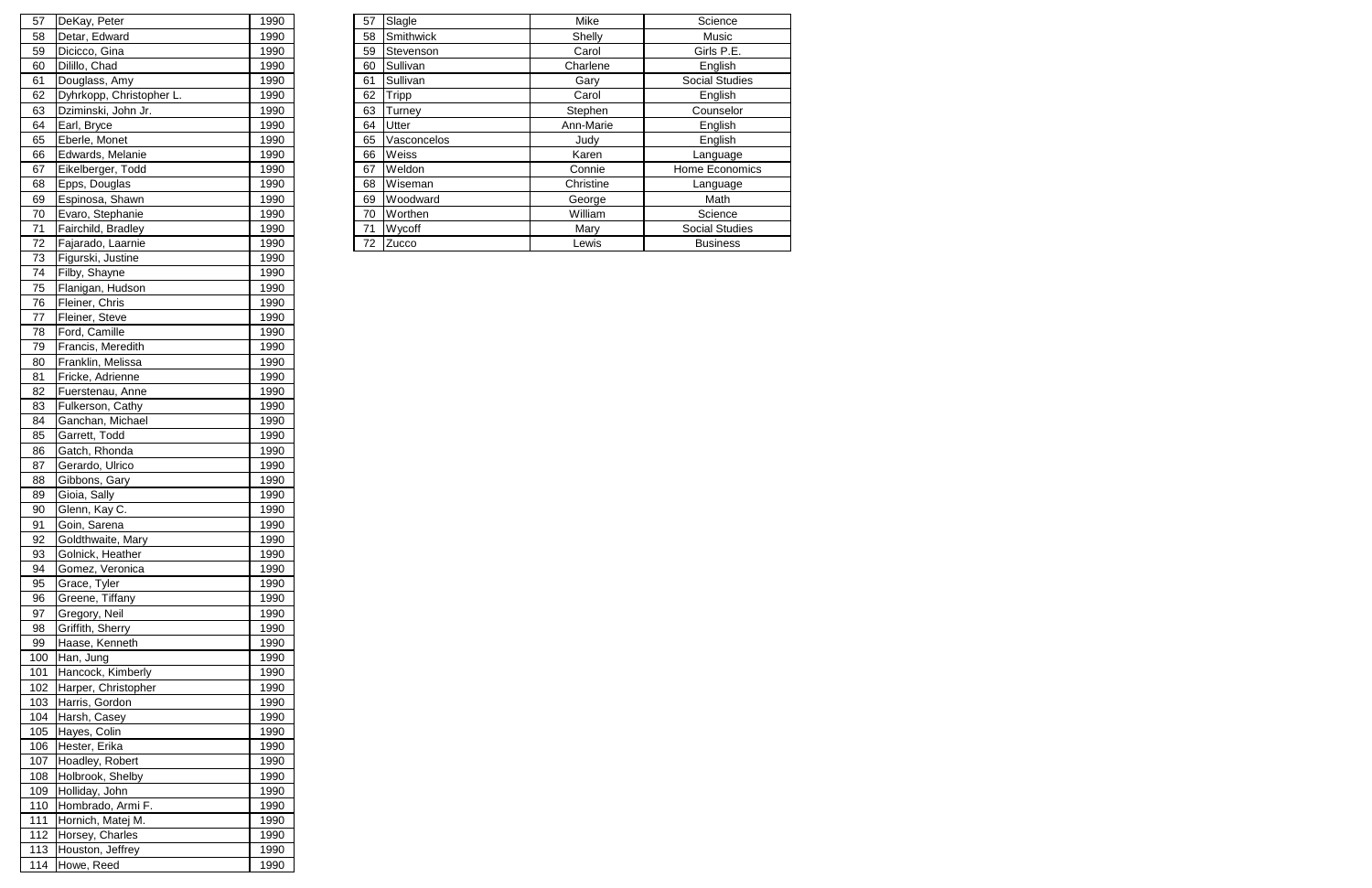| 115        | Howells, Ryan           | 1990        |
|------------|-------------------------|-------------|
| 116        | Hubach, Laurie          | 1990        |
| 117        | Hufana, Erwin           | 1990        |
| 118        | Inda, Trygve            | 1990        |
| 119        | James, Mai-Lynn         | 1990        |
| 120        | Jarrett, Scott          | 1990        |
| 121        | Jensen, Dale            | 1990        |
| 122        | Johnson, Aaron W.       | 1990        |
| 123        | Johnson, Chad           | 1990        |
| 124        | Johnson, Eric           | 1990        |
| 125        | Johnson, Gayl           | 1990        |
| 126        | Johnson, Wirt           | 1990        |
| 127        | Kelley, Brian A.        | 1990        |
| 128        | Kelly, Brian M.         | 1990        |
| 129        | Kelty, Christopher      | 1990        |
| 130        | Kennedy, Chad           | 1990        |
| 131        | Kess, Kathleen          | 1990        |
| 132        | Kim, Hyo                | 1990        |
| 133        | Koll, Nikki             | 1990        |
| 134        | Komenda, Geoffrey       | 1990        |
| 135        | Koontz, Alicia          | 1990        |
| 136        | Kurvers, Amy            | 1990        |
| 137        | Lakey, Sky              | 1990        |
| 138        | Lallement, Bryce        | 1990        |
| 139        | Lambert, Tammy          | 1990        |
| 140        | Landon, Megan           | 1990        |
| 141        | Laubscher, Matt         | 1990        |
| 142        | Lazovich, Jennifer      | 1990        |
| 143        | League Nichols, Shannon | 1990        |
| 144        | Lebeck, Tammy           | 1990        |
| 145        | Lee, Felix              | 1990        |
| 146        | Lee, Lara               | 1990        |
| 147        | Legarza, Martin         | 1990        |
| <u>148</u> | Leverett, Jessica       | <u>1990</u> |
| 149        | Lindwall, Brittany      | 1990        |
| 150        | Lopez, Michael A.       | 1990        |
| 151        | Ludlow, Daniel          | 1990        |
| 152        | Macre, Craig            | 1990        |
| 153        | Malone, Molly           | 1990        |
| 154        | Maloney, Michael        | 1990        |
| 155        | Mandell, Jennifer       | 1990        |
| 156        | Mann, William           | 1990        |
| 157        | Marcal, Travis W.       | 1990        |
| 158        | Markwell, Marc          | 1990        |
| 159        | Martin, Jenny           | 1990        |
| 160        | Marutani, Neil          | 1990        |
| 161        | Matler, John            | 1990        |
| 162        | Maupin, Allison         | 1990        |
| 163        | May, Hunter A.          | 1990        |
| 164        | McDurmon, Cindy         | 1990        |
| 165        | McKenzie, Erin          | 1990        |
| 166        | McLaughlin, Jana        | 1990        |
| 167        | Means, Travis           | 1990        |
| 168        | Memelink, Pauline       | 1990        |
| 169        | Menante, Katie          | 1990        |
| 170        | Menante, Nino           | 1990        |
| 171        | Mentgen, Barbara        | 1990        |
| 172        | Mentgen, Jennifer       | 1990        |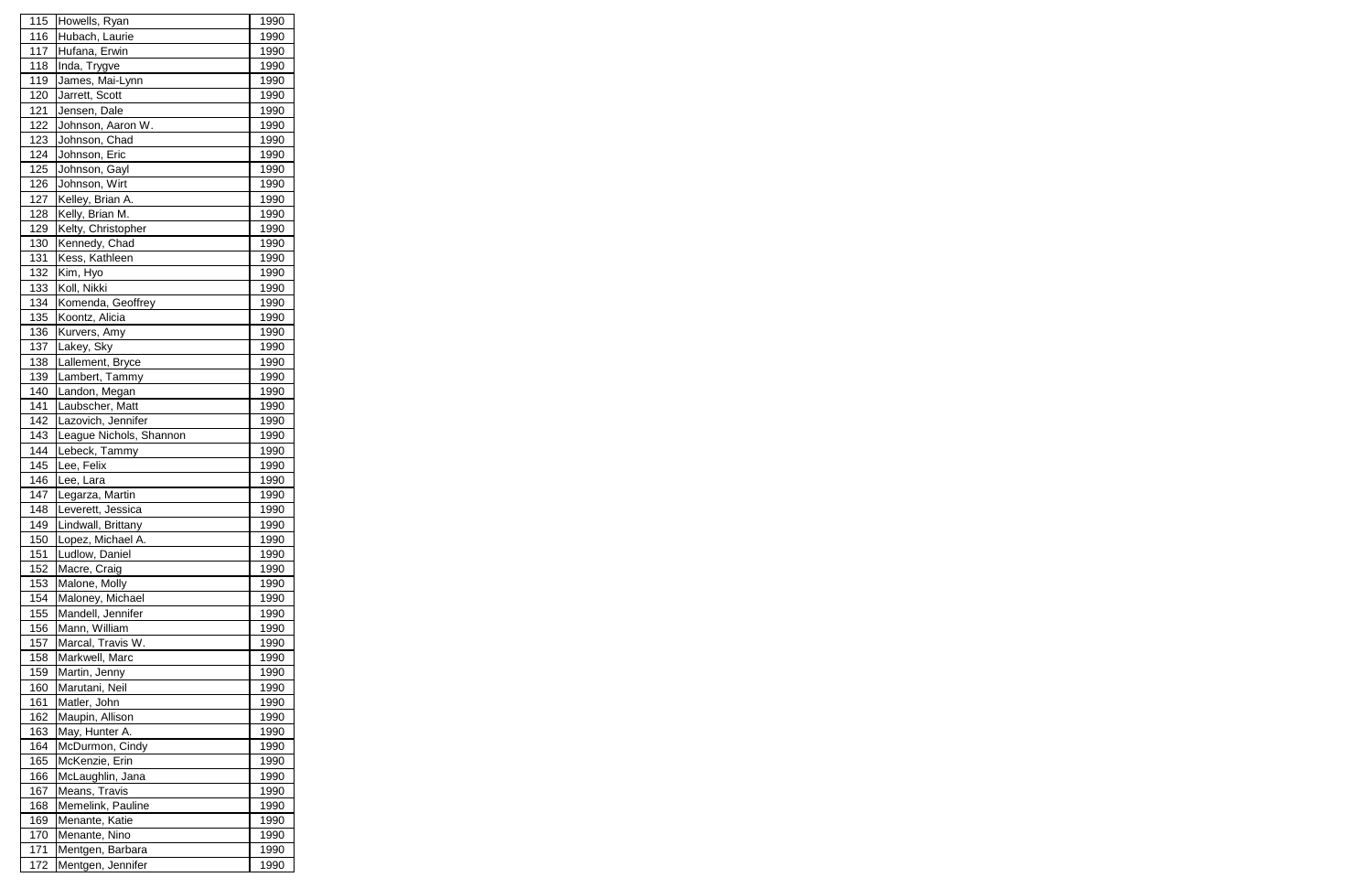| 173        | Milabar, Melissa     | 1990        |
|------------|----------------------|-------------|
| 174        | Montesanto, Jana     | 1990        |
| 175        | Morgan, Jonathan C.  | 1990        |
| 176        | Morrissey, Pride     | 1990        |
| 177        | Mount, Aimee         | 1990        |
| 178        | Mousel, Jason        | 1990        |
| 179        | Murray, Melanie      | 1990        |
| 180        | Murry, Dorothy       | 1990        |
| 181        | Nady, Gretchen       | 1990        |
| 182        | Nelson, Kristen      | 1990        |
| 183        | Newman, Gregory      | 1990        |
| 184        | Newmarker, Aimee     | 1990        |
| 185        | Newton, Kristen      | 1990        |
| 186        | Nichols, Jennifer    | 1990        |
| 187        | Nichols, Jill        | 1990        |
| 188        | Nicholson, Joshua    | 1990        |
| 189        | Noble, Andrea E.     | 1990        |
| 190        | Nordmark, Nina       | 1990        |
| 191        | Nugent, Jared        | 1990        |
| 192        | Oki, Maurika         | 1990        |
| 193        | Orton, Jason         | 1990        |
| 194        | Ostrovsky, Mark      | 1990        |
| 195        | Owen, Scott          | 1990        |
| 196        | Papez, Peter         | 1990        |
| 197        | Paradis, Monique     | 1990        |
| 198        | Pastor, Julia        | 1990        |
| 199        | Pendleton, Kathryn   | 1990        |
| 200        | Percia, Christopher  | 1990        |
| 201        | Peters, Brad         | 1990        |
| 202        | Petre, Michael       | 1990        |
| 203        | Pettinari, Darin     | 1990        |
| 204        | Petty, Brandon       | 1990        |
| 205        | Pizorno, Robert      | 1990        |
| <b>206</b> | Plateros, Saturnino  | <u>1990</u> |
| 207        | Plymell, Sheri       | 1990        |
| 208        | Podewils, Laura      | 1990        |
| 209        | Puatu, Melanie       | 1990        |
| 210        | Quesada, Delfin      | 1990        |
| 211        | Ramacciotti, Tiffany | 1990        |
| 212        | Ramirez, Andrew      | 1990        |
| 213        | Rash, Ronald         | 1990        |
| 214        | Rechenmacher, Craig  | 1990        |
| 215        | Reed, Debra          | 1990        |
| 216        | Reel, Jeremy         | 1990        |
| 217        | Reginato, Monica     | 1990        |
| 218        | Reitz, Pieter        | 1990        |
| 219        | Reloj, Francis       | 1990        |
| 220        | Remm, Jesse          | 1990        |
| 221        | Remus, Dawn          | 1990        |
| 222        | Reviglio, Nick       | 1990        |
| 223        | Reynolds, Maureen    | 1990        |
| 224        | Riley, Kristine      | 1990        |
| 225        | Riley, Rynn          | 1990        |
| 226        | Robb, Paul           | 1990        |
| 227        | Rolfe, Allison       | 1990        |
| 228        | Romwell, Constance   | 1990        |
| 229        | Rosenthal, Jeshua    | 1990        |
| 230        | Rosenthal, Leslie    | 1990        |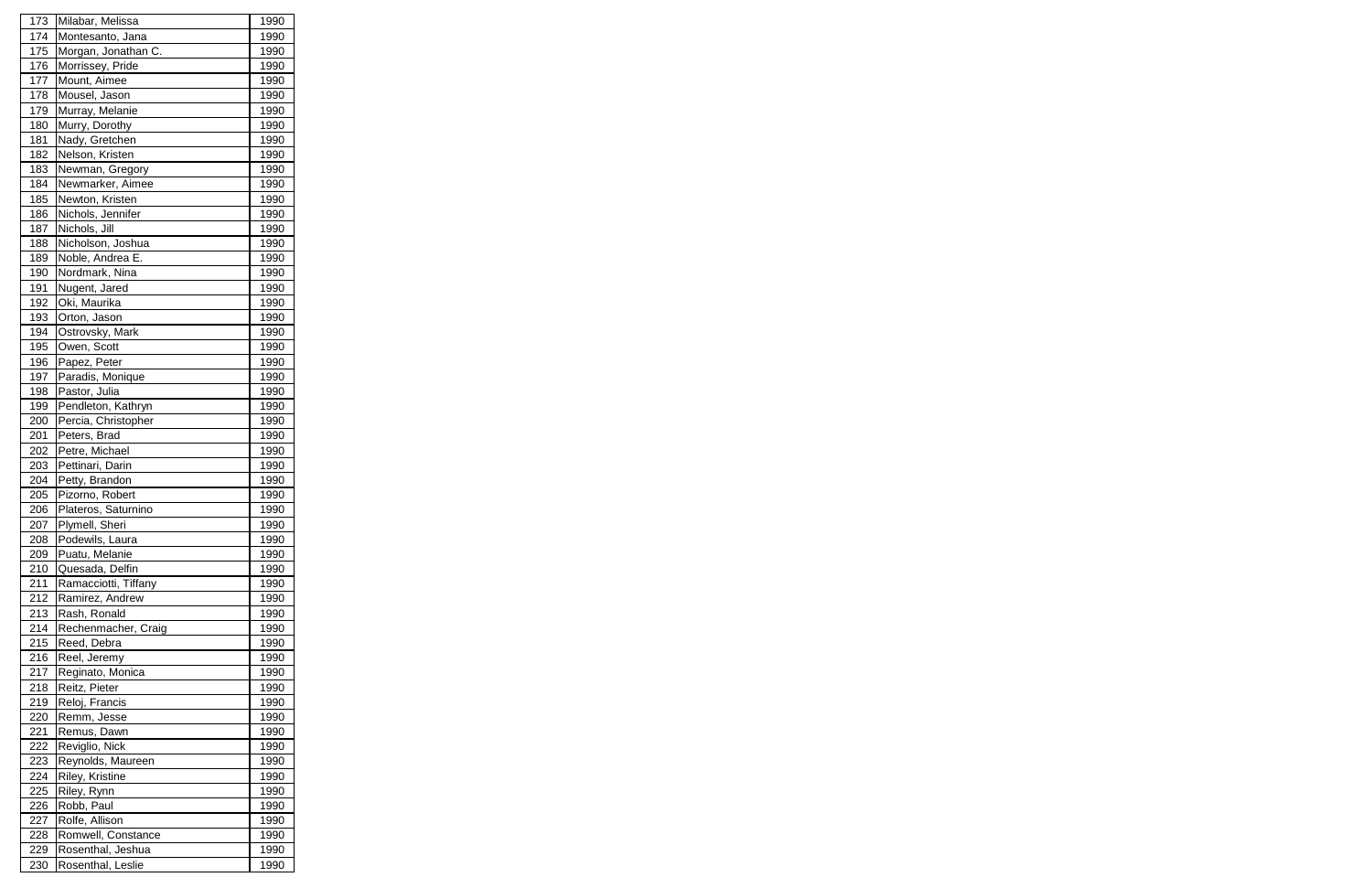| 231        | Ross, Andrew                    | 1990         |
|------------|---------------------------------|--------------|
| 232        | Ross, Julie                     | 1990         |
| 233        | Royce, Kathryn                  | 1990         |
| 234        | Sabatini, Linette               | 1990         |
| 235        | Salzetti, Jason                 | 1990         |
| 236        | Salzetti, Jennifer              | 1990         |
| 237        | Satterwhite, Kris               | 1990         |
| 238        | Sauvola, Sevren                 | 1990         |
| 239        | Schebetta, Dennis               | 1990         |
| 240        | Schiller, Jeffrey               | 1990         |
| 241        | Schuller, David W.              | 1990         |
| 242        | Scott, Casey                    | 1990         |
| 243        | Sellyei, Eric                   | 1990         |
| 244        | Shaw, Tiffany                   | 1990         |
| 245        | Shoolroy, Brice                 | 1990         |
| 246        | Siaggas, Peter                  | 1990         |
| 247        | Siemann, Kirk                   | 1990         |
| 248        | Sindelar, Craig                 | 1990         |
| 249        | Sobrio, Tara                    | 1990         |
| 250        | Solaro, James                   | 1990         |
| 251        | Spencer, Luke P.                | 1990         |
| 252        | Stanko, Jack                    | 1990         |
| 253        | Starkweather, Jennifer          | 1990         |
| 254        | Steininger, Kimberly            | 1990         |
| 255        | Stender, Stacie                 | 1990         |
| 256        | Stevens, Erica R.               | 1990         |
| 257        | Stewart, Jennifer               | 1990         |
| 258        | Stinchfield, Shannon S.         | 1990         |
| 259        | Stinchfield, Stephanie          | 1990         |
| 260        | Stone, Damara                   | 1990         |
| 261        | Stuebgen, Mitchell              | 1990         |
| 262        | Swainston, Shawna               | 1990         |
| 263        |                                 | 1990         |
| 264        | Tamai, Yoko                     |              |
| 265        | Tang, Linda                     | 1990<br>1990 |
| 266        | Tang, Yiqi<br>Taylor, Catherine | 1990         |
| 267        | Tejero, Moonyean                | 1990         |
| 268        | Thomas, Kelly                   | 1990         |
|            | Thompson, Eric                  | 1990         |
| 269        | Titus, Robert                   | 1990         |
| 270<br>271 | Torres, Lee G.                  | 1990         |
|            | Tripp, John                     |              |
| 272        |                                 | 1990<br>1990 |
| 273        | Turner, Benjamin                | 1990         |
| 274        | Turner, Fred                    |              |
| 275        | Uithoven, Lisa                  | 1990         |
| 276        | Vacchina, Kerri                 | 1990         |
| 277        | Van Houck, Julie                | 1990         |
| 278        | Vargo, Steven                   | 1990         |
| 279        | Vasquez, Zulma                  | 1990         |
| 280        | Villanueva, Gladys              | 1990         |
| 281        | Wager, Alicia                   | 1990         |
| 282        | Wait, Edward                    | 1990         |
| 283        | Waite, Nathan                   | 1990         |
| 284        | Walden, Patricia A.             | 1990         |
| 285        | Waldren, Jessica                | 1990         |
| 286        | Weiss, Shane                    | 1990         |
| 287        | Weldon, Tracey                  | 1990         |
| 288        | Wells, Amy                      | 1990         |